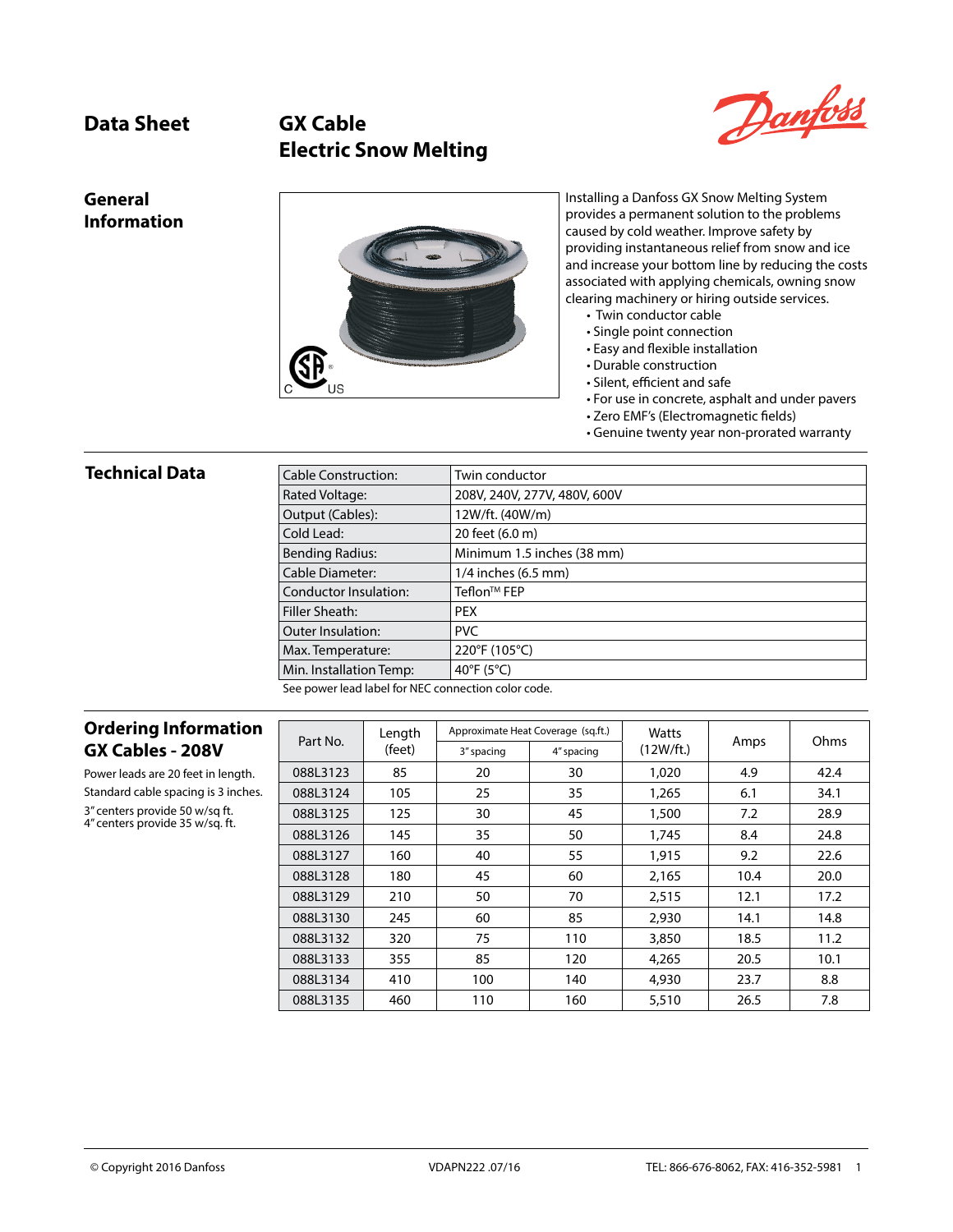

#### **Ordering Information GX Cables - 240V**

Power leads are 20 feet in length.

Standard cable spacing is 3 inches.

3" centers provide 50W/sq.ft. 4" centers provide 35W/sq.ft.

Watt output of the 240V cable is reduced by 25% when operated at 208V (approx. 9W/ft.)

| Part No. | Length | Approximate Heat Coverage (sq.ft.) |            | Watts     |      | Ohms  |  |
|----------|--------|------------------------------------|------------|-----------|------|-------|--|
|          | (feet) | 3" spacing                         | 4" spacing | (12W/ft.) | Amps |       |  |
| 088L3100 | 40     | 10                                 | 15         | 480       | 2.0  | 120.0 |  |
| 088L3101 | 60     | 15                                 | 20         | 720       | 3.0  | 80.0  |  |
| 088L3102 | 80     | 20                                 | 25         | 960       | 4.0  | 60.0  |  |
| 088L3103 | 100    | 25                                 | 35         | 1,200     | 5.0  | 48.0  |  |
| 088L3104 | 120    | 30                                 | 40         | 1,440     | 6.0  | 40.0  |  |
| 088L3105 | 145    | 35                                 | 50         | 1,750     | 7.3  | 32.9  |  |
| 088L3106 | 165    | 40                                 | 55         | 1,990     | 8.3  | 28.9  |  |
| 088L3107 | 185    | 45                                 | 65         | 2,230     | 9.3  | 25.8  |  |
| 088L3108 | 205    | 50                                 | 70         | 2,470     | 10.3 | 23.3  |  |
| 088L3109 | 245    | 60                                 | 85         | 2,950     | 12.3 | 19.5  |  |
| 088L3110 | 285    | 70                                 | 100        | 3,430     | 14.3 | 16.8  |  |
| 088L3111 | 325    | 80                                 | 110        | 3,910     | 16.3 | 14.7  |  |
| 088L3112 | 370    | 90                                 | 125        | 4,440     | 18.5 | 13.0  |  |
| 088L3113 | 410    | 105                                | 140        | 4,920     | 20.5 | 11.7  |  |
| 088L3114 | 475    | 120                                | 165        | 5,710     | 23.8 | 10.1  |  |
| 088L3115 | 535    | 135                                | 185        | 6,430     | 26.8 | 9.0   |  |

### **Ordering Information GX Cables - 277V**

Power leads are 20 feet in length.

Standard cable spacing is 3 inches.

3" centers provide 50W/sq.ft. 4" centers provide 35W/sq.ft.

Watt output of the 277V cable is reduced by 25% when operated at 240V (approx. 9W/ft.)

| Part No. | Approximate Heat Coverage (sg.ft.)<br>Length |            | Watts      |           | Ohms |      |  |
|----------|----------------------------------------------|------------|------------|-----------|------|------|--|
|          | (feet)                                       | 3" spacing | 4" spacing | (12W/ft.) | Amps |      |  |
| 088L3065 | 170                                          | 40         | 60         | 2.020     | 7.3  | 38.5 |  |
| 088L3066 | 190                                          | 45         | 65         | 2.325     | 8.4  | 33.0 |  |
| 088L3067 | 215                                          | 50         | 75         | 2,600     | 9.4  | 29.5 |  |
| 088L3068 | 240                                          | 55         | 80         | 2.855     | 10.3 | 26.9 |  |
| 088L3069 | 285                                          | 65         | 95         | 3,435     | 12.4 | 22.3 |  |
| 088L3070 | 330                                          | 80         | 115        | 4.015     | 14.5 | 19.1 |  |
| 088L3071 | 375                                          | 90         | 125        | 4,600     | 16.6 | 16.7 |  |
| 088L3072 | 425                                          | 100        | 145        | 5.150     | 18.6 | 14.9 |  |
| 088L3073 | 475                                          | 115        | 160        | 5,760     | 20.8 | 13.3 |  |
| 088L3074 | 545                                          | 130        | 185        | 6.590     | 23.8 | 11.7 |  |

# **Ordering Information GX Cables - 480V**

Power leads are 20 feet in length.

Standard cable spacing is 3 inches.

3" centers provide 50W/sq.ft. 4" centers provide 35W/sq.ft.

| Part No. | Length | Approximate Heat Coverage (sq.ft.) |            | Watts     |      | Ohms  |
|----------|--------|------------------------------------|------------|-----------|------|-------|
|          | (feet) | 3" spacing                         | 4" spacing | (12W/ft.) | Amps |       |
| 088L3640 | 80     | 20                                 | 25         | 1010      | 2.1  | 232.0 |
| 088L3644 | 200    | 50                                 | 70         | 2,450     | 5.1  | 93.5  |
| 088L3646 | 330    | 85                                 | 110        | 4,030     | 8.4  | 57.1  |
| 088L3648 | 490    | 125                                | 160        | 6,000     | 12.5 | 38.5  |
| 088L3650 | 735    | 185                                | 240        | 8.930     | 18.6 | 25.7  |
| 088L3652 | 820    | 205                                | 270        | 10,030    | 20.9 | 23.0  |
| 088L3654 | 940    | 235                                | 310        | 11.475    | 23.9 | 20.1  |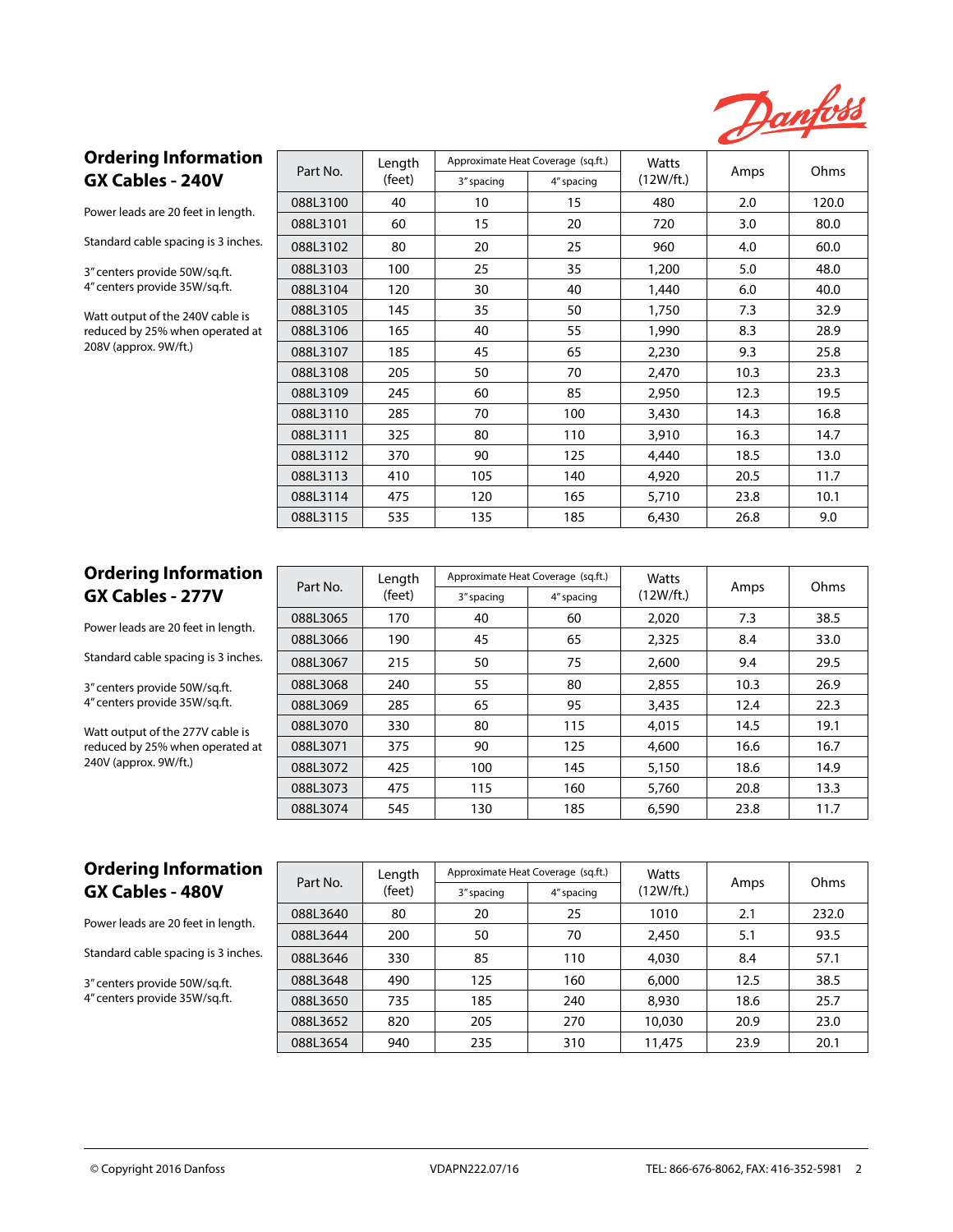

## **Ordering Information GX Cables - 600V**

Power leads are 20 feet in length.

Standard cable spacing is 3 inches.

3" centers provide 50W/sq.ft. 4" centers provide 35W/sq.ft.

Watt output of the 600V cable is reduced by 35% when operated at 480V (approx. 7.5W/ft.)

| Part No. | Approximate Heat Coverage (sq.ft.)<br>Length |            |            | Watts     |      | Ohms  |
|----------|----------------------------------------------|------------|------------|-----------|------|-------|
|          | (feet)                                       | 3" spacing | 4" spacing | (12W/ft.) | Amps |       |
| 088L3621 | 150                                          | 40         | 50         | 1,860     | 3.1  | 194.1 |
| 088L3623 | 300                                          | 75         | 100        | 3,720     | 6.2  | 97.6  |
| 088L3624 | 360                                          | 90         | 120        | 4,440     | 7.4  | 81.4  |
| 088L3625 | 415                                          | 105        | 135        | 5.040     | 8.4  | 71.4  |
| 088L3627 | 515                                          | 130        | 170        | 6.240     | 10.4 | 57.5  |
| 088L3629 | 715                                          | 175        | 235        | 8,700     | 14.5 | 41.4  |

| Controls | Part No. | Description                                    | Voltage  |
|----------|----------|------------------------------------------------|----------|
|          | 088L3415 | GX850M Dual Zone Controller*                   | 120V     |
|          | 088L3412 | GX850 Dual Zone Automatic Control Panel (ACP)* | 120V     |
|          | 088L3044 | DS-2C Snow Melt Controller (30A)               | 100-277V |
|          | 088L3046 | DS-5C Snow Melt Controller (60A - 2x30A)       | 100-277V |

\*Requires ground and/or roof sensors

\*Control voltage 120V

# **Timer/Contactor**

| Timer/Contactor<br><b>Panels</b> | Part No. | Description                                      | Max.<br>Amps | Coil<br>Voltage | No. of<br>Contac-<br>tors |
|----------------------------------|----------|--------------------------------------------------|--------------|-----------------|---------------------------|
|                                  | 088L3450 | Single Contactor, 3P, 600V                       | 120          | 120             |                           |
|                                  | 088L3451 | Single Contactor, 3P, 600V                       | 120          | 208-240         |                           |
|                                  | 088L3440 | GX Timer Panel with 4hr timer, 600V, 6 Pole      | 300          | 120             |                           |
|                                  | 088L3442 | GX Timer Panel with 4hr timer, 600V, 12 Pole     | 600          | 120             |                           |
|                                  | 088L3444 | Contactor panel with Timer & GFEP, 300A, 6 Pole  | 100          | 120             |                           |
|                                  | 088L3446 | Contactor panel with Timer & GFEP, 600A, 12 Pole | 200          | 120             |                           |

All contactors are complete with NEMA 1 enclosure

300A contactor/timer panels consist of two, 3P, 50A contactors

600A contactor/timer panels consist of four, 3P, 50A contactors